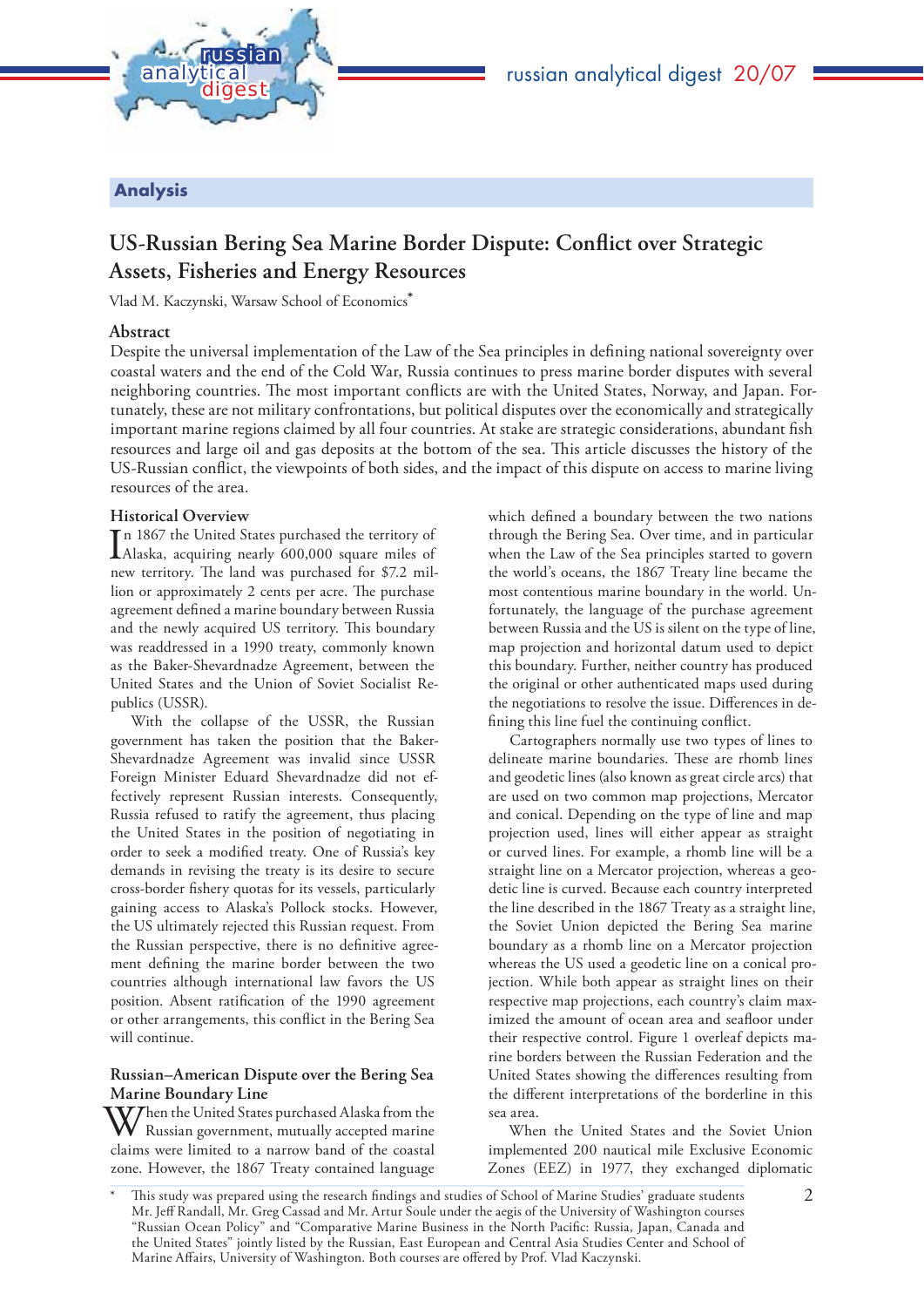

analytic

russian

tries in 1990. The 1990 agreement split the difference between the US claim to a geodetic line and the Soviet claim to a rhomb line as shown on a Mercator projection. It also created several "special areas."1 Although both countries ceded territory from their previous claims, the US still controlled a far greater amount of area in the Bering Sea than if the new agreement had

Figure 1 – Depiction of the Differences Between the Bering Sea Marine  **Boundary Using Rhomb and Geodetic Lines on a Mercator Projection**



the two countries agreed to continue respecting each other's interpretation of the 1867 Treaty as an interim measure, negotiations began in the early 1980s to resolve the differing interpretations. Soviet negotiators had specific instructions from the Politburo to "insist on a straight line boundary."

Some authors speculate that Soviet negotiators may have ceded territory in the Bering Sea to the US in order to quell the US objections the Soviet Union's proposed division of territory north of the Bering Strait. Following nearly a decade of negotiations, a new agreement was reached between the two counbeen based on the equidistant line principle normally used in international boundary disputes.

## **Marine Resources**

The 1990 Agreement "rep-resents a very favorable outcome in terms of US strategic and resource interests…" and was quickly ratified by the US Congress, which was eager to begin the sale of offshore oil and gas leases. The US Minerals Management Service recently estimated the potential oil and gas reserves in the Bering and Chukchi Seas at 24 billion barrels of oil and 126 trillion cubic feet of natural gas. In addition, fish harvests from this region are vital to the fishing industries of both countries. US fisheries alone harvest over two million metric tons of fish from the Bering Sea each year and it is the dispute over access and harvesting rights to these fisheries resources which have fueled much of the rising dissent within Russia towards the 1990 Agreement.

Although the U.S. quickly ratified the 1990 Agreement, the Soviet Union, prior to its collapse, did not ratify the Agreement.

#### **The US and Russian Positions**

Then the agreement was signed, provisional arrangements were made by each country to abide by its terms until ratification, but resistance to the ratification of the 1990 agreement has continued to rise within Russia along with accusations of conceding to American interests. The *Moscow Times* stated that Gorbachev, in his enthusiastic pursuit of good

<sup>1</sup> Special areas were areas on either country's respective side of the 1867 marine boundary but beyond 200nm from the baseline. There were three such areas on the United States side of the marine boundary called "eastern special areas" and one on the Russian side called the "western special area." In the language of the 1990 Marine Boundary Agreement, Russia ceded all claims to sovereign rights and jurisdiction in the eastern special areas to the United States and conversely the United States ceded all claims to sovereign rights and jurisdiction in the western special area to Russia.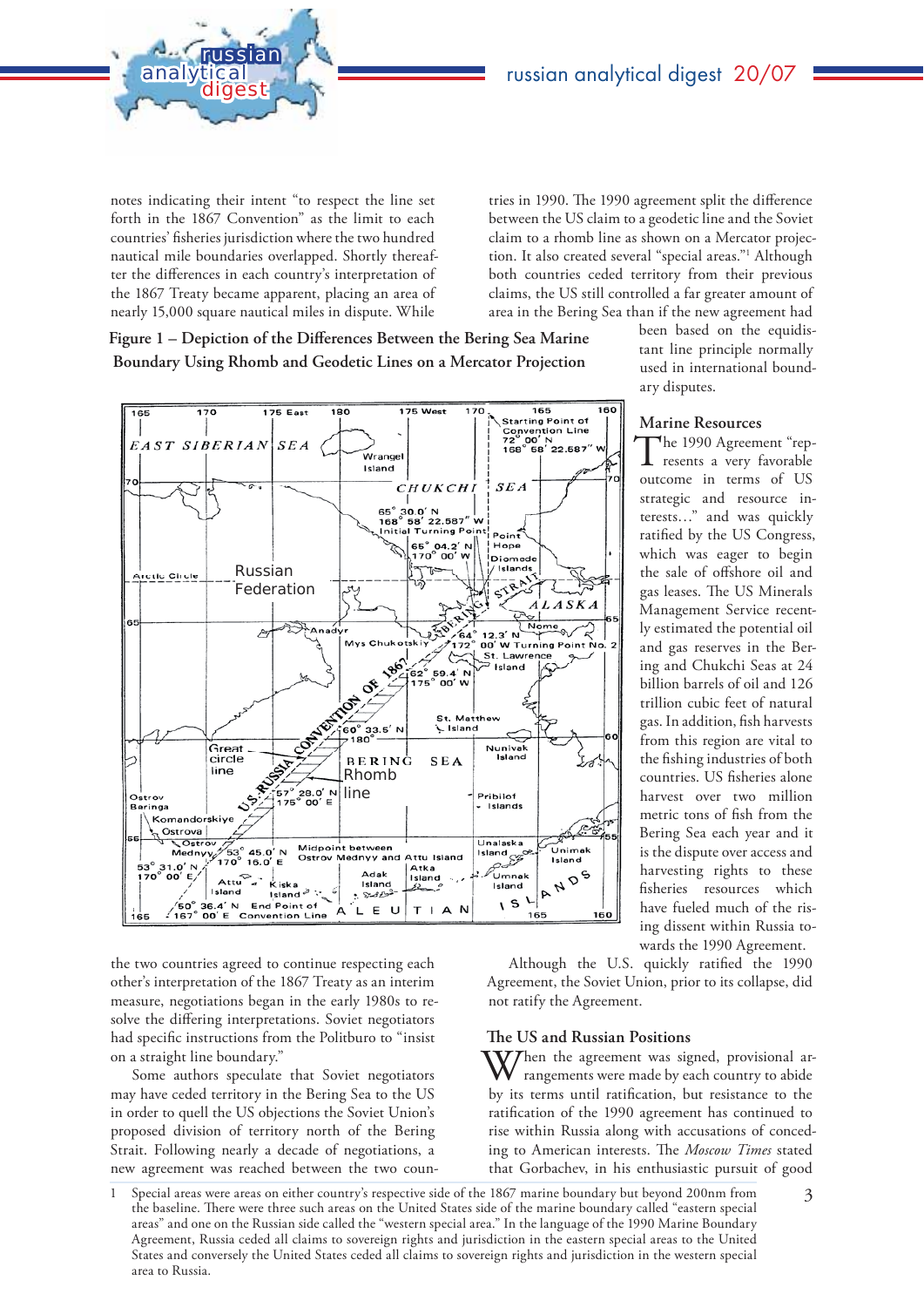



**Figure 2 – Map Showing the 1990 Marine Boundary Line with the Special Areas**



bilateral relations with the US, rushed into signing the 1990 agreement. Other claims suggest that Foreign Minister Shevardnadze exceeded his authority by signing the 1990 agreement with the US. Many accuse Gorbachev and Shevardnadze of ceding Russia's rightful fishing areas in their haste to negotiate a deal for signature at the 1990 White House Summit. "Russian parliamentarians understood perfectly well that the agreement infringed upon Russia's interests and therefore the document has never been ratified by the Russian parliament," these critics say. Other Russian officials have voiced their opposition to the treaty not only because of lost fishing opportunities, but also due to the loss of potential oil and gas fields and naval passages for submarines. Many seek a new treaty "that would settle claims and protect Russian fishermen."

Russian Far East fisheries industry stakeholders assert that 150,000 metric tons of fishing quotas from US waters should be given to Russian fishermen as compensation for the area lost in the 1990 agreement and to earn their support for ratification of the treaty. A senior Russian Consulate officer stated:

"I don't remember figures, but as far as I remember there was something said about 150,000 tons of Pollock compensation in an annual quota from the American side if the treaty is to be ratified."

Personal communications with Russian sources indicate that this figure may have arisen from esti-

mates of fish abundance or Russian harvests in the disputed area between the two countries in the 1980s. However, given that most Bering Sea fish stocks are considered fully utilized or even depleted, it is unlikely that this quota demand will be granted.

From the Russian viewpoint, the 1990 agreement remains in limbo. Efforts to ratify it have raised dissent and opposition, making the boundary set forth in the 1990 agreement more fragile as time progresses.

However, the US has steadfastly continued to abide by and enforce the provisions of the 1990 agreement. The US position may provide evidence of a continued "general state practice" and a basis under customary international law that the boundary delineated by the 1990 agreement is the actual marine boundary between the two countries. Determination of a state practice in customary international law requires evidence of "general state practice" and "*opinio juris"* – a sense of obligation to comply with the practice. The United States' continued position and enforcement of the boundary prescribed by the 1990 agreement builds evidence

of the general state practice that the 1990 agreement is the marine border between the two countries.

## **Challenging Russian Activities**

Towever, the recent actions of Russian fishing ves-**L** sels are destabilizing the situation. From April through November of each year, dozens of Russian fishing vessels fish along this boundary to intercept Pollock migrating from US waters. The number and harvesting capacity of the fishing vessels operating along this border raises serious concerns among US fisheries managers that the Pollock stock is being overexploited by Russian fishermen. While near continuous Coast Guard aircraft and vessel patrols attempt to protect the integrity of the U.S. EEZ, the belligerence of the Russian fishing vessels towards US enforcement efforts continues to increase. In one notable case, more than a dozen Russian fishing vessels surrounded a Coast Guard vessel while it was trying to seize the Russian fishing vessel GISSAR for illegal fishing. The Russian fishing vessels threatened to ram the Coast Guard vessel if it tried to seize and escort the GISSAR off the fishing grounds. Many Russian vessels simply refuse to submit to Coast Guard inspections when caught inside the US EEZ. The situation has become so enflamed that the US is contemplating the use of